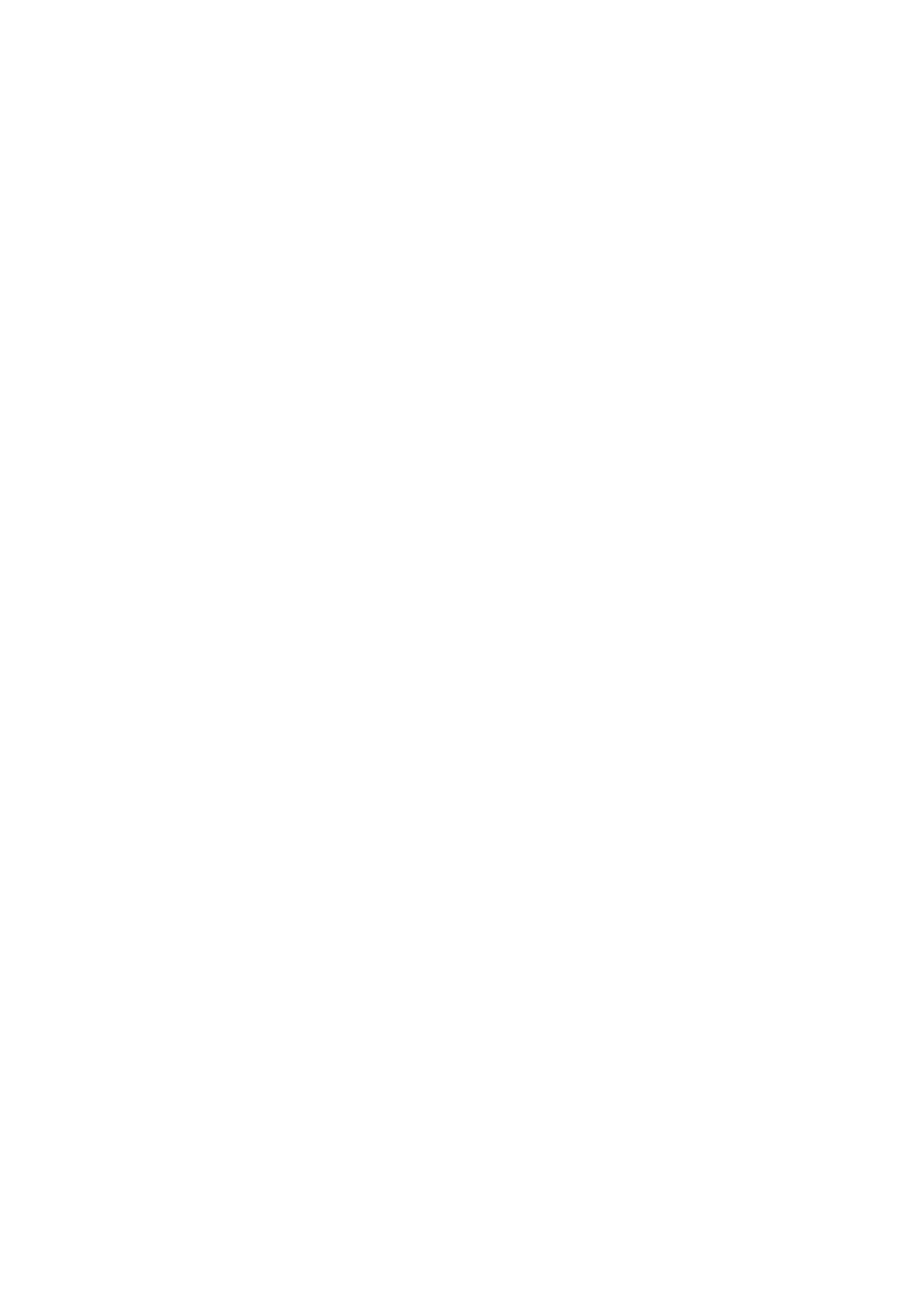

# Barbados Maritime

**℅ Barbados High Commission 1 Great Russell Street. LONDON WC1B 3ND Tel: 020 7636 5739. Fax: 020 7636 5745; Email: registry@barbadosmaritime.com [www.barbadosmaritime.com](http://www.barbadosmaritime.com/)**

06 April 2020

The Secretary General The International Maritime Organization 4 Albert Embankment London SE1 7SR

Dear Sir

#### **Coronavirus (COVID-19) – Guidance relating to the certification of seafarers & General Guidance to Operators & Owners of Barbados registered ships**

On behalf of the Government of Barbados, I have the honour to notify you of the measures taken to address areas of concern regarding the certification of seafarers, and other matters affecting the normal operations of Barbados flagged ships.

Please find attached details of the measures this administration is taking to address current concerns affecting international shipping as a result of the current COVID-19 crisis.

We should be obliged if this may be circulated to all members.

Yours faithfully

 $1-\sqrt{2}$ 

Capt. Peter Green Principal Registrar Barbados Maritime Ships' Registry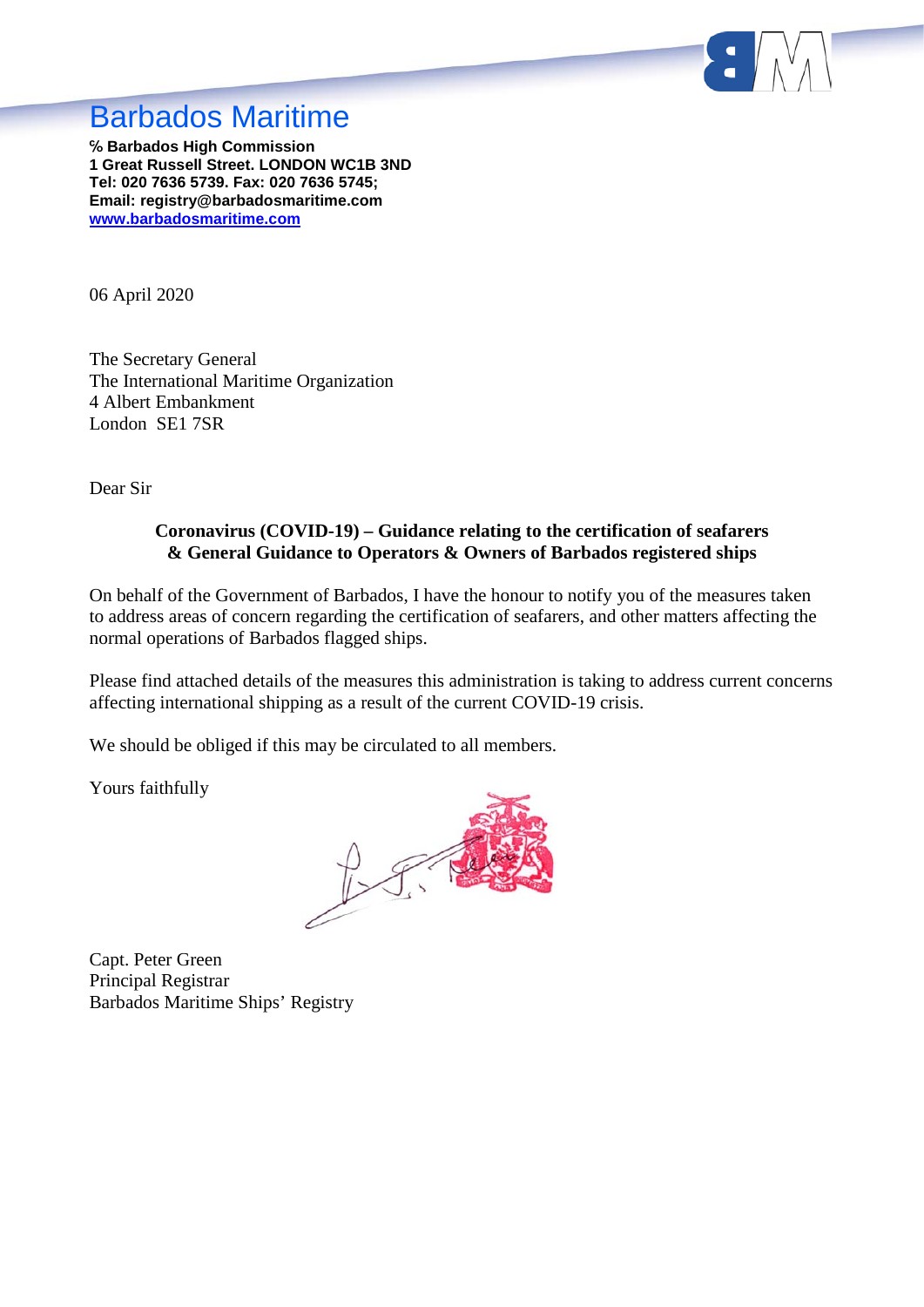# barbados maritime ship registry

# COVID-19: GUIDANCE

#### **Application: All shipowner/operators, masters and officers of merchant ships and authorised classification societies**

### **SUMMARY**

The outbreak and proliferation of COVID-19 has caused major disruption on a global scale. Barbados Maritime is offering this guidance, which we plan to update as and when there are further developments.

### **GENERAL GUIDANCE**

Sources of information are available to the maritime industry, on the websites shown below:

- International Maritime Organisation
- International Maritime Health Association.
- World Health Organisation
- International Chamber of Shipplng

IMO Circular letter No. 4204(Add.4) offers specific guidance for ship operators for the protection of the health of seafarers. This is regularly updated and the latest version can be accessed on the IMO website.(http://www.imo.org/en/MediaCentre/HotTopics/Pages/Coronavirus.aspx)

#### **SEAFARER CERTIFICATES**

In the case of the documents below expiring or already expired and renewal is not possible as a consequence of COVID-19 related issues, the following action should be taken:

(1) STCW Certificate of Competency (CoC): seafarers should contact their CoC issuing authority and request an extension to their existing CoC.

(2) Barbados Maritime Endorsement: the STCW Compliance Officer will issue a Flag State Endorsement to CoCs that have been extended by their issuing authority, and use the new expiry date on the CoC. The Endorsement application should be made in the usual way. If evidence is submitted that the Endorsement is required to be extended due to COVID-19 related issues, there will be no fee for issue of the Endorsement.

(3) Medical Certificates: A medical certificate that expires while the seafarer is at sea, shall remain valid until the next port of call where a medical practitioner may be available to issue a new medical certificate, but should not usually exceed three months. Any request for a seafarer without a valid medical certificate to join a ship as a matter of urgency must be cleared first with the Barbados Maritime administration by emailing 'ops@barbadosmaritime.com'.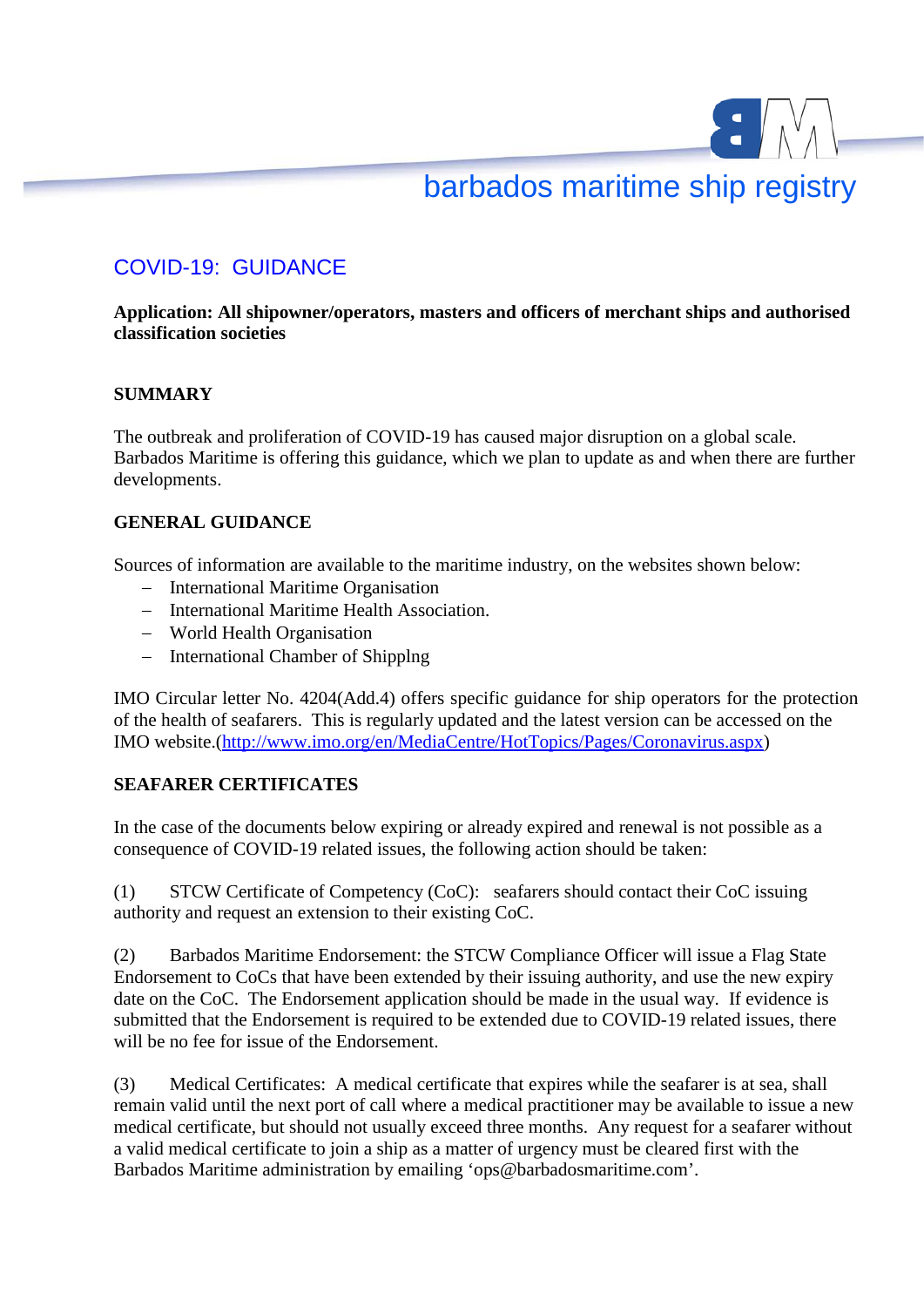### **MINIMUM SAFE MANNING DOCUMENT**

Where COVID-19 is responsible for a seafarer being unable to join or leave a ship, and this impacts on the MSMD, operators should contact BMSR for permission to sail with less than the minimum number of seafarers stated on the MSMD. Contact [ops@barbadosmaritime.com](mailto:ops@barbadosmaritime.com) if this is the case to request a temporary dispensation.

MLC: Ship-owners should check urgently with their insurance providers that the insurance or other financial security covers seafarers for COVID-19 related issues. Coverage should be extended if necessary. This applies to both MLC Standard A2.5.2 and Standard A. 4.2.1.

#### **SEA Extension**

BMSR is aware that travel restrictions in place due to COVID-19 are having profoundly disruptive effects on previously arranged crew changes. BMSR does not need to be contacted where the SEA is extended and

- (a) the extension is agreed between the seafarer and shipowner
- (b) a new SEA is made, or an addendum to the present SEA is signed by both parties
- (c) the period of service does not exceed 12 months (or, if there is a CBA in place, the alternative limit agreed therein)

Should the service period exceed 12 months or whatever limit has been agreed in a CBA, operators should contact [ops@barbadosmaritime.com](mailto:ops@barbadosmaritime.com) for further advice.

#### **QUARANTINE & SELF-ISOLATION**

All seafarers are to follow the guidance from relevant health authorities concerning quarantine and self-isolation. Any such isolation/quarantine counts towards the seafarer's service period.

#### **SURVEY & CERTIFICATION**

BMSR accepts that ROs may not be able to undertake statutory surveys or audits during the current COVID-19 crisis period. ROs should submit recommendations to BMSR for an extension to the validity of survey certificates and this will be reviewed and authorised on a case by case basis.

#### **DELAYS TO DRY DOCKING**

We recommend that owners/operators should submit applications to the RO if an extension is required for a vessel's dry docking, or servicing of critical equipment as required under IMO applicable Convention. Such applications should be submitted before the due date or expiry date of the statutory certificate, to avoid PSC issues.

#### **INTERNAL ISM AUDITS**

Please note that Reg. 12.1 of the ISM Code allows up to 15 months between audits, where there are exceptional circumstances. If a Company cannot undertake ISM Audit within the allowable time scale, BMSR will consider extending this period on a case by case basis. Contact [ops@barbadosmaritime.com](mailto:ops@barbadosmaritime.com) for further advice.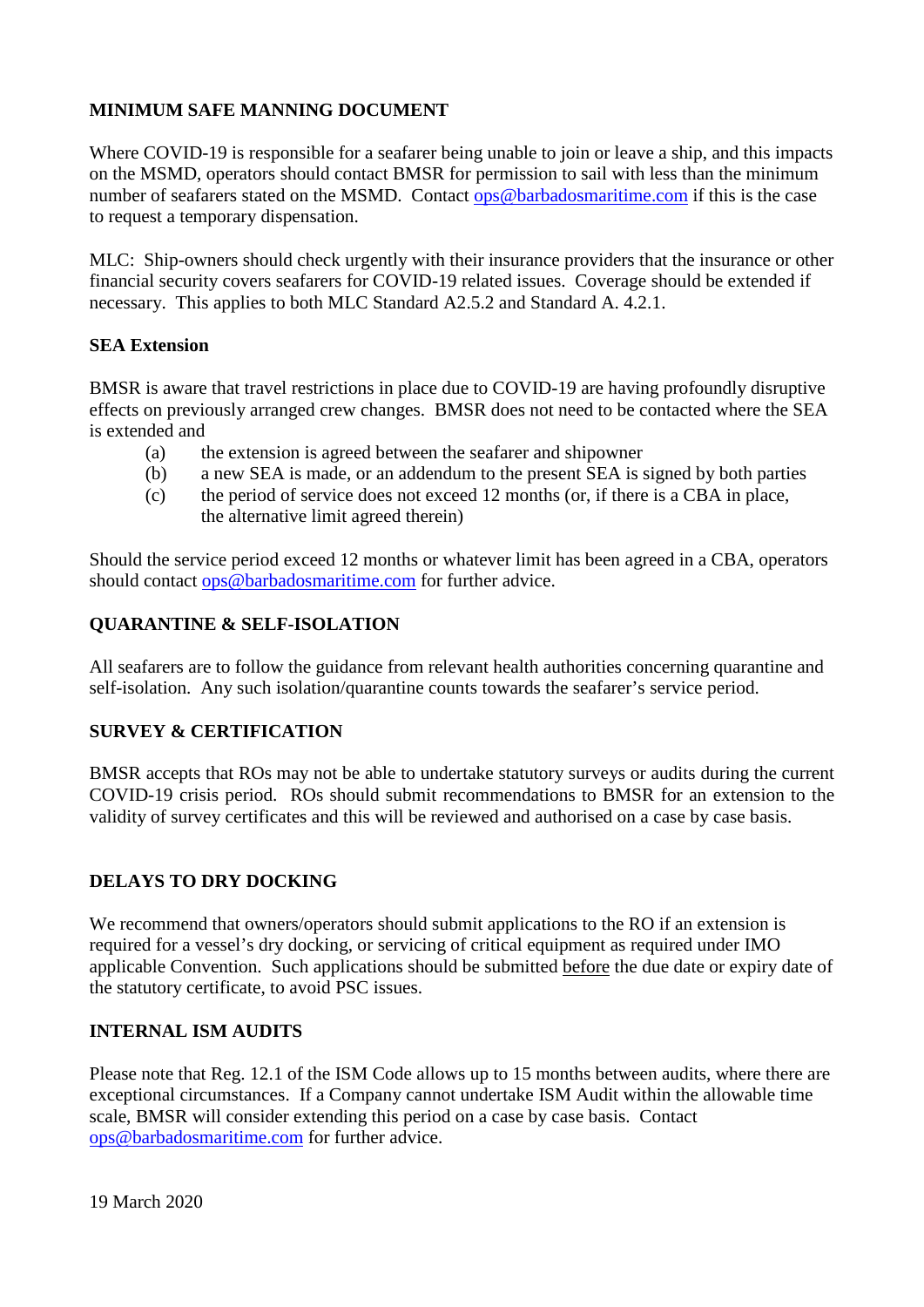海 事 處 香 港 統 一 碼 頭 道 **38**號 海 港 政 府 大 樓

香 港 郵 政 總 局 信 箱 **4155**號



**MARINE DEPARTMENT** HARBOUR BUILDING 38 PIER ROAD HONG KONG

> G.P.O. BOX 4155 HONG KONG

網 站 WEBSITE : www.mardep.gov.hk 電 話 號 碼 TEL NO : (852) 2852 4404 傳真號碼 FAX NO : (852) 3101 0026 電 郵 Email : qshi@mardep.gov.hk

6 April 2020

(Letter by Email)

The Secretary-General International Maritime Organization 4 Albert Embankment London SE1 7SR United Kingdom

Attention: His Excellency Mr. Kitack Lim

Dear Secretary-General,

# **Special Arrangements by the Hong Kong Marine Department under COVID-19 Pandemic Situation**

With reference to the Circular Letter No. 4224 (19 March 2020), Hong Kong, China expresses full support to the IMO's appeal to members for a practical and pragmatic approach to issues such as survey, certification, licensing etc. under the unprecedented situation due to the spread of the coronavirus.

In this connection, we would like to inform the Organization that the Marine Department of the Government of the Hong Kong Special Administrative Region of the People's Republic of China ("HKMD") has made a series of special arrangements to assist the industry to tackle challenges, as summarized in below.

# **Seafarers' Agreement and Certification**

HKMD has given special consideration to allow seafarers to continue to serve on board Hong Kong registered ships beyond their intended repatriation. Upon